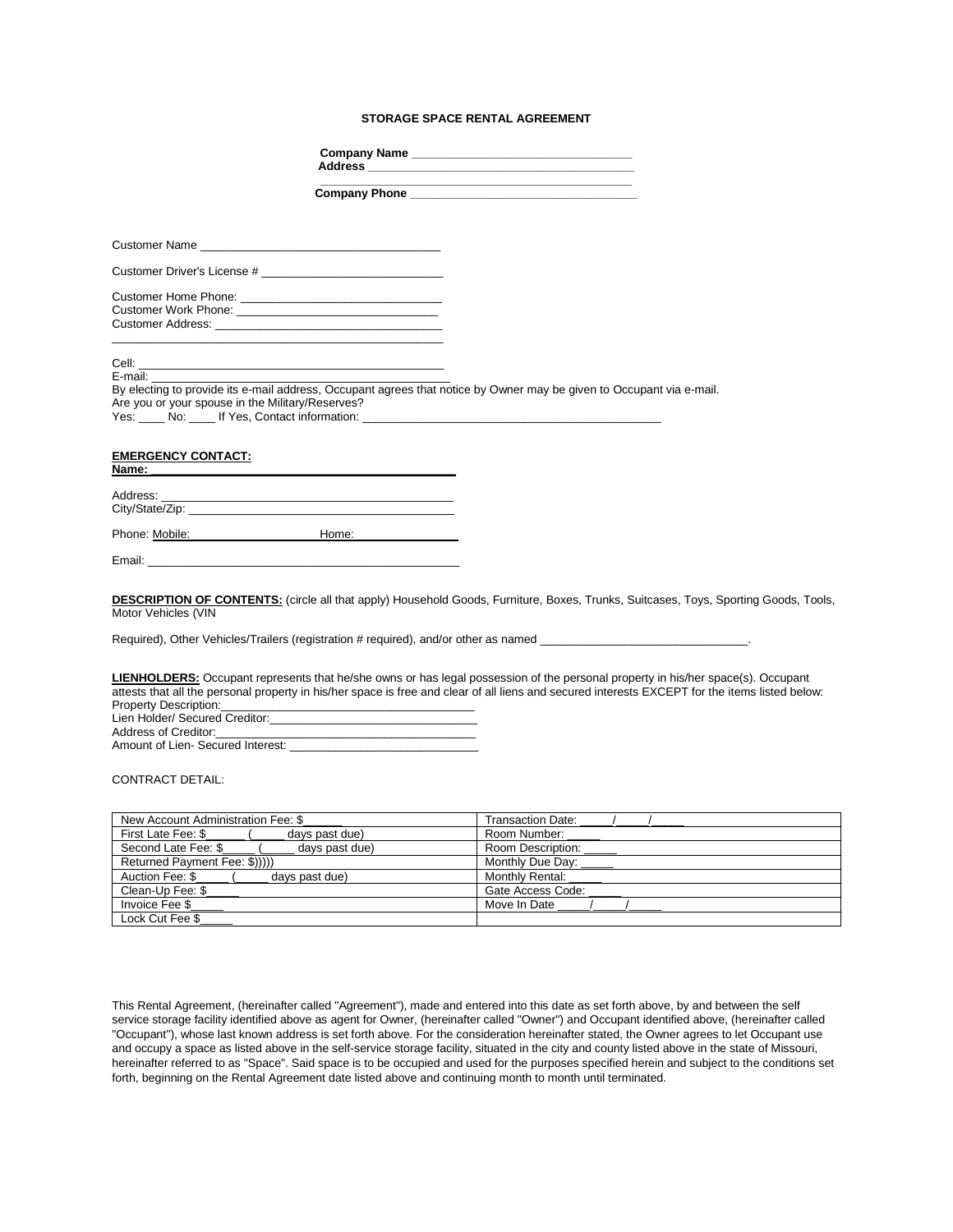1. **RENT**: "Space", as used in this agreement, will be that part of the self-service storage facility described above. The Occupant agrees to pay the Owner for the use of the space and improvement thereon, the monthly sum listed above as the Monthly Rate. Monthly installments are payable in advance at the office of the self storage facility on or before the rental due date and a like amount for each month thereafter, until the termination of this agreement. Owner acknowledges receipt of the sum set out above showing payment through the date shown above. If any monthly installment is not paid by ##LateRuleDays.1st Stage Del## days from the due date, or if any check in payment is dishonored, Occupant shall be deemed to be in default. Default can also be the Occupant's failure to perform any terms or conditions of this Rental Agreement or Occupant's breach of the peace. In the event of Occupant's default, Owner may, without notice, deny the Occupant access to the property located in the self storage facility. Owner may place a different padlock on the rented premises over which only the Owner and his agents have control. Occupant agrees and understands that partial payments made to cure a default for non-payment of rent will not delay or stop the foreclosure and sale of Occupant's property. Partial payments do not waive or avoid the legal effect of prior notices given to Occupant. Only full payment on Occupant's account prior to the published auction date will stop the scheduled sale of the property.

2. DENIAL OF ACCESS: If rent is not paid within \_\_\_\_\_ days of the monthly due date, Owner may without notice deny the Occupant access to the property located in the self storage facility. Access will be denied to any party other than the tenant unless said party retains gate code and key to lock on Space or has supplied Owner with written authorization from the tenant to enter the Space. Occupant's access to the facility may also be conditioned in any manner deemed reasonably necessary by Owner to maintain order on the premises. Such measures may include, but are not limited to, restricting hours of operation, requiring verification of occupant's identity and inspecting vehicles that enter the premises. Additionally, if Occupant is renting more than one Space at any given time, default on one rented Space shall constitute default on all rented Spaces, entitling Owner to deny access to Occupant to all rented Spaces.

3. **FEES:** Concurrently with the execution of this Rental Agreement, Occupant shall pay to Owner a nonrefundable NEW ACCOUNT ADMINISTRATION FEE in the amount as set forth above. A bill for the monthly rent will not be sent unless requested. However, Occupant may elect to pay an additional fee as an INVOICE FEE, set forth by Owner. Occupant acknowledges that late payment of monthly rent will cause Owner to incur costs not contemplated by this lease, the exact amount of such costs being extremely difficult to fix. Therefore, if any monthly rent is received after \_\_\_\_\_\_ DAYS from the rental due date, Occupant shall pay to Owner a FIRST LATE FEE for each month rent is past due. Furthermore, if any monthly rent payment is received after \_\_\_\_\_\_ DAYS from the rental due date, a SECOND LATE FEE will be assessed for each month rent is past due. Late fees are assessed at the full and sole discretion of the Owner. Said late charges are due and payable without demand from Owner. The parties agree that these late charges represent a fair and reasonable estimate of the costs the Owner will incur by reason of late payment by Occupant. If any check is dishonored for any reason, said late charges shall be due and payable in addition to a return check charge identified above as an RETURNED PAYMENT FEE. If Occupant's property is processed for sale at public auction, Occupant shall be responsible for a minimum public auction processing fee shown above as AUCTION FEE. If Occupant's lock must be cut, Occupant shall be responsible for LOCK CUT FEE identified above.

4. USE AND COMPLIANCE WITH LAW: (a) The space named herein is to be used by the Occupant solely for the purpose of storing any personal property belonging to the Occupant. The Occupant agrees not to store any explosives, tires, or any flammable, odorous, noxious, corrosive, hazardous or pollutant materials or any other goods in the space that would cause danger or nuisance to the space or facility. Occupant shall not store any improperly packaged food or perishable goods, or other items that may attract rodents, vermin, or other infestation in the Space. The Occupant agrees that the property will not be used for any purposes unlawful or contrary to any ordinance, regulation, fire code or health code and the Occupant agrees not to commit waste, nor to create a nuisance, nor alter, nor affix signs on the space, and will keep the space in good condition during the term of the Agreement. The occupant agrees not to store jewels, furs, heirlooms, art works, collectibles or other irreplaceable items having special or emotional value to the occupant. Occupant waives any claim for emotional or sentimental attachment to Occupant's property. There shall be NO HABITABLE OCCUPANCY of the space by humans or pets of any kind for any period whatsoever and violation of these prohibitions shall be grounds for immediate TERMINATION of the Agreement. If hazardous substances are stored, used, generated or disposed of on or in the premises or if the premises become contaminated in any manner for which the Occupant is legally liable, Occupant shall indemnify and hold harmless the Owner from any and all claims, damages, fees, judgments, penalties, costs, liabilities or losses, and any and all sums paid for settlement of claims, attorneys' fees, consultant and expert fees, arising during or after the lease term and arising as a result of that contamination by Occupant. (b) Occupant agrees not to conduct any business out of space, and further agrees that the space is not to be used for any type of work shop, for any type of repairs or for any sales, renovations, decoration, painting, or other contracting in the space. Use of any utilities on premises is strictly prohibited except by express written agreement and arrangement with Owner and for an additional Utility charge set forth by Owner. Unless given written permission by owner, violation of these prohibitions shall be deemed a default and shall be grounds for immediate Termination of this agreement and shall cancel Occupant's right of Occupancy. Occupant agrees to hold Owner, other Occupants and third parties harmless and indemnify, safe and defend such persons from any loss resulting from the violation of this provision.

5. **CONDITION AND ALTERATION OF PREMISES:** Occupant assumes responsibility for having examined the premises and hereby accepts it AS IS, being in good order and condition and agrees to pay Owner promptly for any repairs to the space resulting from negligence or misuse by the Occupant, Occupant's invitees, licensees and guests. Occupant understands that all unit sizes are approximate and enters into this Rental Agreement without reliance on the estimated size of the Space. Occupant shall make no alterations or improvements to the space without prior written consent of Owner. Should Occupant damage or depreciate the Space or make alterations or improvements without the prior consent of the Owner, or require the Owner to incur costs to clean the Space upon termination, then all costs necessary to restore the Space to its prior condition shall be borne by Occupant. Owner has the right to declare any such costs to repair as "rent" and nonpayment of said costs entitles Owner to deny Occupant access to the Space.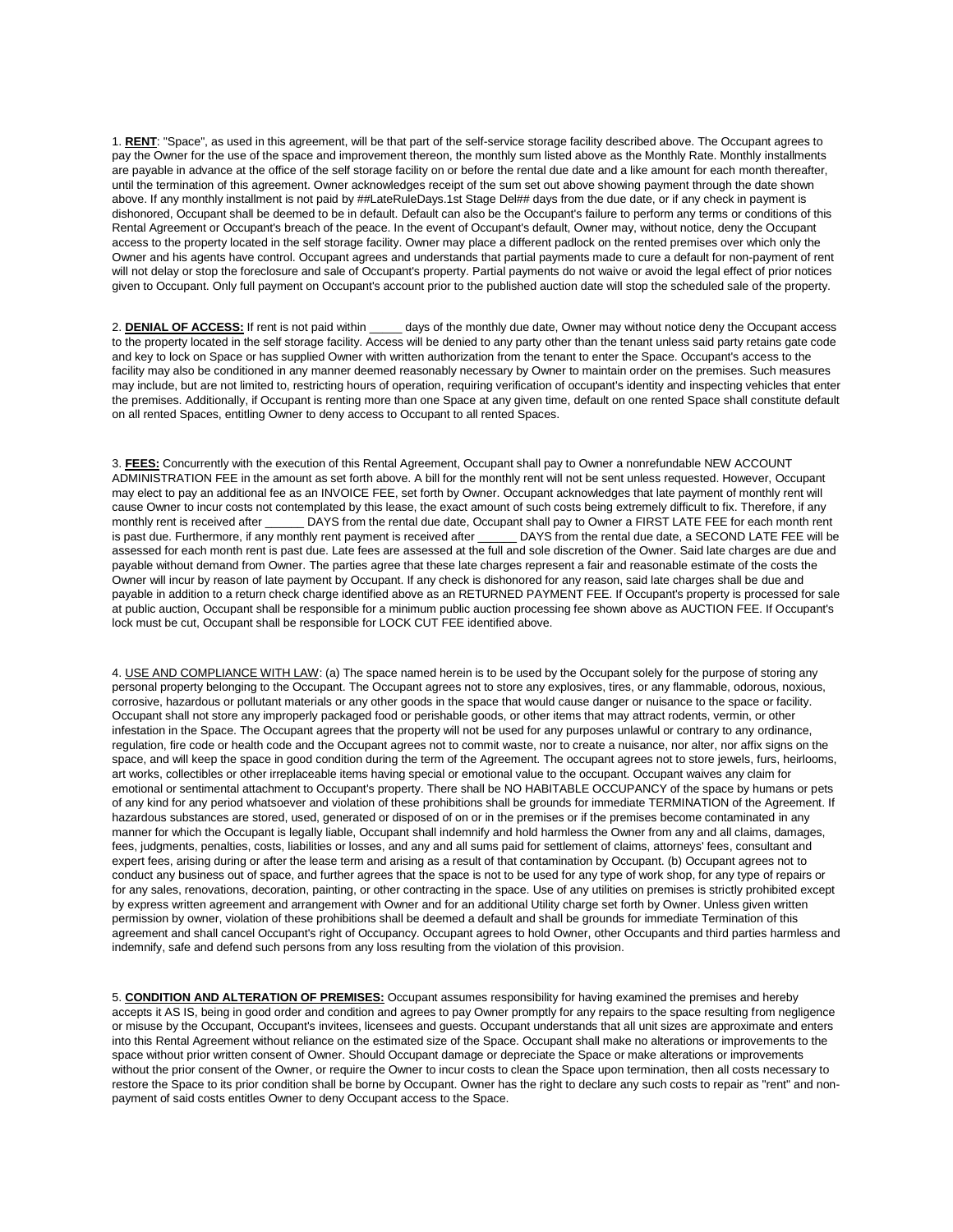6. **LIMITATION OF VALUE**: **Occupant agrees that in no event shall the total value of all property stored be deemed to exceed \$2000.00 unless Owner has given permission in writing for Occupant to store property exceeding that value. Occupant agrees that the maximum value for any claim or suit by Occupant, including but not limited to any suit which alleges wrongful or improper foreclosure or sale of the contents of a storage unit is the total value referenced above. Nothing in this section shall he deemed to create any liability on the part of Owner to Occupant for any lost or damage to Occupant's property, regardless of cause.**

**7. ABANDONMENT**: This Agreement shall automatically terminate if Occupant abandons the Space. Occupant shall have abandoned the Space if Occupant has removed the locking device from the Space and IS NOT current in all obligations hereunder or lock is cut after default and it is determined, in the Owner's discretion, that the items in the unit have little or no value. Any property left in the Space may be disposed of by the Owner. Rent paid for month in which Occupant moves out early shall not be refunded. THERE ARE NO RENT REFUNDS.

8. **TERMINATION**: This agreement shall continue from month to month unless Occupant or Owner delivers to the other party a five-day advanced written notice of its intentions to terminate the Agreement. Upon termination of this Agreement, Occupant shall remove all personal property from the space and shall deliver possession of the space to Owner unless such property is subject to Owner's lien rights as referenced in this Rental Agreement. If Occupant fails to fully remove its property from the space within the time required, Occupant shall be an Occupant at sufferance and Owner, at its option, may, without further notice or demand, either directly or through legal process, reenter the Occupant's unit and remove all property therefrom without being deemed guilty in any manner of trespassing or conversion. No refunds are allowed for partial- month occupancies. Occupant shall be charged a CLEAN UP FEE, identified above, if Owner is required to remove any debris from either inside or outside the rented Space after Occupant vacates the Space.

9. **OCCUPANT'S RISK OF LOSS:THE OWNER IS NOT A WAREHOUSEMAN ENGAGED IN THE BUSINESS OF STORING GOODS FOR HIRE, AND NO BAILMENT IS CREATED BY THIS AGREEMENT. THE OWNER EXERCISES NEITHER CARE, CUSTODY, NOR CONTROL OVER THE TENANT'S STORED PROPERTY.** All property stored within or on the space by Occupant or located at the facility by anyone shall be stored at Occupant's sole risk. Occupant must take whatever steps he deems necessary to safeguard what is at the facility or in or on the space. Occupant shall assume full responsibility for who has the keys and access to the space. Owner and Owner's employees and agents shall not be liable for any loss of or damage to any personal property while at the rented premises arising from any cause whatsoever, including, but not limited to, theft, mysterious disappearance, vandalism, fire, smoke, water, mold, mildew, hurricanes, rain, tornados, explosions, terrorist acts, rodents, insects, Acts of God, the active or passive acts or omissions or negligence of the Owner, Owner's agents or employees. IT IS AGREED BY OCCUPANT THAT THIS RELEASE OF OWNER'S LIABILITY IS A BARGAINED FOR CONDITION OF THE RENT SET FORTH HERE AND THAT WERE OWNER NOT RELEASED FROM LIABILITY, A MUCH HIGHER RENT WOULD HAVE TO BE AGREED UPON. Owner does not promise safety or security of persons or property on the premises, and Owner had no duty of safety or security of same under any circumstances. Video cameras may be non-operational or unmonitored. Access control devices may be unmonitored and may occasionally malfunction.

#### 33. **INSURANCE OBLIGATION: THE OWNER GENERALLY DOES NOT PROVIDE ANY TYPE OF INSURANCE WHICH WOULD PROTECT THE OCCUPANT'S PERSONAL PROPERTY FROM LOSS BY FIRE, THEFT, OR ANY OTHER TYPE OF CASUALTY LOSS. IT IS THE OCCUPANT'S RESPONSIBILITY TO OBTAIN SUCH INSURANCE.**

**However, as a benefit of Occupant's Rental Agreement with Owner, Occupant shall be named as an additional insured under a policy of insurance issued in the name of the Owner for up to \$2,000 of coverage on Occupant's stored goods (in the event of a covered loss) as an insurance benefit. Occupant will be provided with an Insurance Endorsement as part of its Agreement and a brochure from the Owner's insurance company that describes coverages and exclusions, provides instructions for how to file a claim, and contact information for the insurance company. This endorsement is only available to those tenants in eligible units and only applies to covered items. Occupant consents to business communication by Owner and Insurer via phone, text, e-mail and fax.** The insurance benefit is consideration that the Owner receives for making this insurance benefit available. If Owner has given Occupant written permission to store property that Occupant values at over \$2,000, then Occupant, at Occupant's sole expense, shall maintain an insurance policy of fire, extended coverage endorsement, burglary, vandalism and malicious mischief insurance (from a third party insurer) for the actual cash value of the stored property that exceeds the \$2,000 value ("Excess Coverage"). Additionally, Occupant reserves the right to "OPT-OUT" of Owner's Insurance but must provide proof of insurance coverage for its stored property ("Primary Coverage"). Occupant's failure to have insurance for its stored property shall constitute a breach of this Agreement. Occupant expressly agrees that any insurance company providing Primary Coverage or Excess Coverage shall not be entitled to subrogate any claim of Occupant against Owner for any loss of or damage to Occupant's stored property.

# OCCUPANT OPT OUT:

\_\_\_\_\_\_ I have opted not to be added as an additional insured under Owner's insurance policy. Instead, I have provided evidence of insurance from my insurance agent or company for my personal property and contents. I agree to keep the insurance in force during the time of my lease.

INSURANCE COMPANY NAME: \_\_\_\_\_\_\_\_\_\_\_\_\_\_\_\_\_\_\_\_\_\_\_\_\_ POLICY #: \_\_\_\_\_\_\_\_\_\_\_\_\_\_\_\_\_\_\_

Occupant agrees and acknowledges that, if Occupant has elected to OPT-OUT of the additional insured benefit, then failure of Occupant to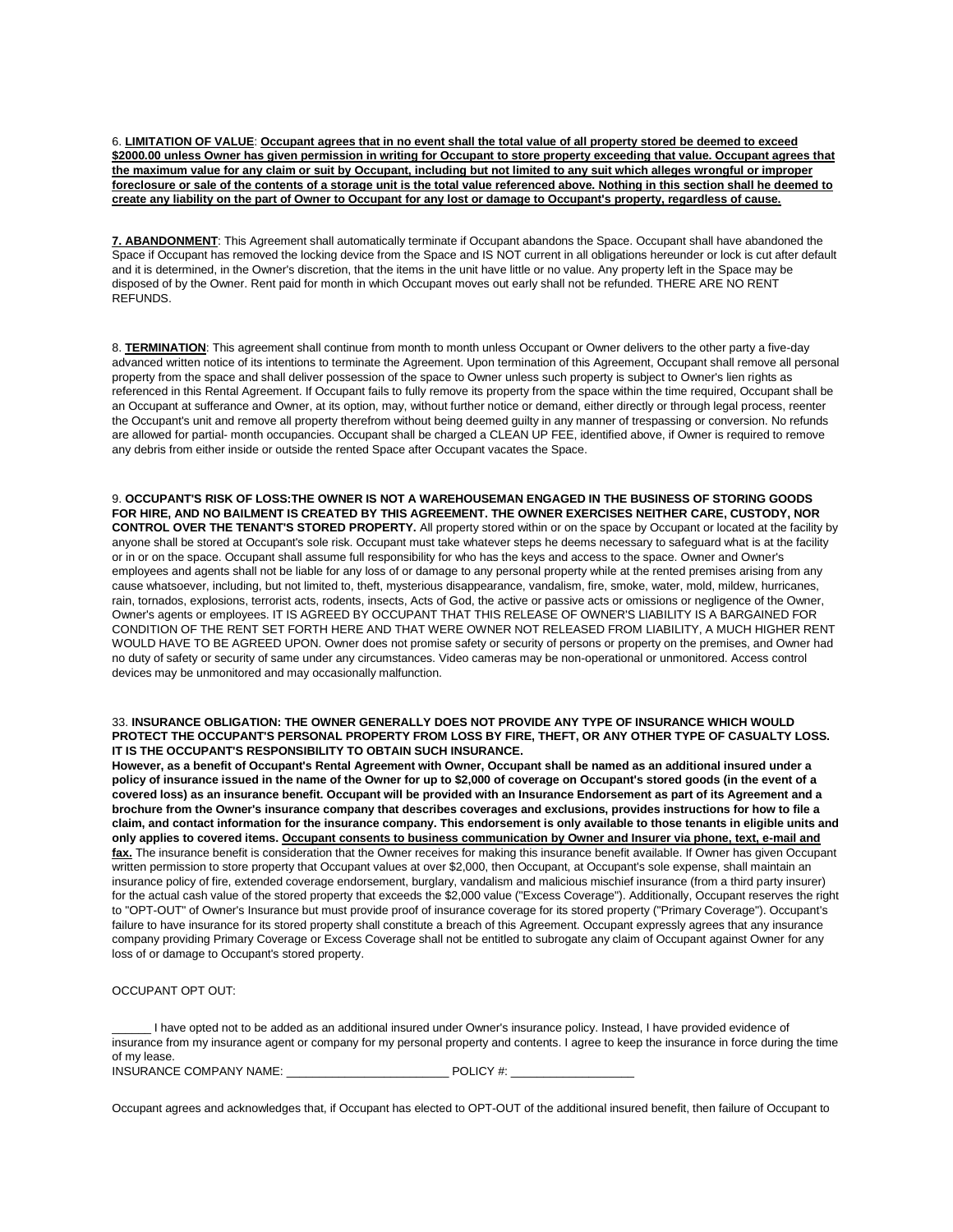provide proof of insurance to Owner within 30 days of the date of this Agreement will result in Occupant's automatic enrollment as an additional insured under Owner's policy and financial responsibility of Occupant for payment of the insurance benefit set forth above. The Occupant's enrollment as an additional insured under Owner's policy can be terminated upon the presentation of proof of insurance. Minimum charge for the insurance benefit is one (1) month and will not be pro-rated.

11. **PERSONAL INJURY**: Owner and Owner's agents and employees shall not be liable whatsoever to any extent to Occupant or Occupant's invitees, family, employees, agents or servants for any personal injury or death arising from Occupant's use of the storage space or premises from any cause whatsoever including, but not limited to, the active or passive acts or omissions or negligence of the Owner, Owner's agents or employees.

12. **INDEMNIFICATION OF OWNER:** Occupant will indemnify and hold the Owner harmless from and against any and all manner of claims for damages or lost property or personal injury and costs including attorney's fees arising from Occupant's lease of the space on the facility or from any activity, work or thing done, permitted or suffered by Occupant in or on the space or about the facility. In the event that the space is damaged or destroyed by fire or other casualty, Owner shall have the right to remove the contents of the space and store it at the Occupant's sole cost and expense without liability for any loss or damage whatsoever, and Occupant shall indemnify and hold Owner harmless from and against any loss, cost, or expense of Owner in connection with such removal and storage. Should any of Owner's employees perform any services for Occupant at Occupant's request, such employee shall be deemed to be the agent of the Occupant regardless of whether payment for such services is made or not, and Occupant agrees to indemnify and hold Owner harmless from any liability in connection with or arising from directly or indirectly such services performed by employees of Owner. Notwithstanding that Owner shall not be liable for such occurrences, Occupant agrees to notify Owner immediately upon the occurrence of any injury, damage, or loss suffered by Occupant or other person in any of such circumstances.

13. **OWNER'S RIGHT TO ENTER**: In cases where Owner considers it necessary to enter the space for purposes of examining the space for violation of this agreement or condition in the space or making repairs or alterations thereto, or to comply with this agreement, Occupant agrees that Owner, or Owner's representative, shall have the right without notice to enter into and upon the space and Owner reserves the right to remove contents to another space.

14. OWNER'S LIEN RIGHTS:**AS PROVIDED PURSUANT TO MISSOURI CODE §415.400 THROUGH 415.430, PERSONAL PROPERTY STORED IN THE OCCUPANT'S SPACE WILL BE SOLD OR OTHERWISE DISPOSED OF IFRENT IS NOT PAID. OWNER HAS THE RIGHT TO CONDUCT AUCTION SALES EITHER IN STORE ORONLINE AND OCCUPANT AGREES TO ANY SUCH TYPE OFSALE. THIS LIEN COVERS ANY PERSONALPROPERTY WHICH OCCUPANT STORES IN THE SPACE, EVENI FI T IS OWNED BY SOMEONE ELSE. IF THE MONTHLY RENTIS NOT PAID WITHIN FORTY-FIVE (45) DAYS OF THE DATE WHEN IT IS DUE, OCCUPANT AGREES TO PAY THE OWNER THE FEES SHOWN PLUSANY ADDITIONAL AUCTION COSTS INCURRED BY THE OWNER.THE OWNER SHALL NOT BE LIABLE TOOCCUPANT OR ANY THIRD PARTY FOR THE REMOVAL OR SALE OF ANY PERSONAL PROPERTY WHICH IS NOT THE PROPERTY OF THE OCCUPANT OR UPON WHICH A PRIOR LIEN HAS ATTACHED, UNLESS WRITTEN NOTICE HAS BEEN GIVEN TO THE OWNER BY OCCUPANT THAT THE PROPERTY PLACED INTHE SPACE WAS NOT THAT OF THE OCCUPANT.THIS LIEN COVERS ANY PERSONAL PROPERTY WHICH OCCUPANT STORES IN THE SPACE, EVEN IF IT IS OWNED BY SOMEONE ELSE.** any proceeds from the sale of the property which remain after satisfaction of the lien will be paid to the state treasurer if unclaimed by the occupant within one year after the sale of the property.

15. **SECURITY AGREEMENT:** This Agreement shall constitute a security agreement covering the contents (hereinafter referred to as "collateral") of the Space, and a security interest shall attach thereto for the benefit of, and is hereby granted to Owner by Occupant to secure the payment and performance of Occupant's default hereunder. Owner, in addition to all other rights and remedies it may have in such event, may exercise any right or remedy wish respect so the Collateral which it may have under the Uniform Commercial Code or otherwise. It is expressly understood that Owner retains its Owner's statutory lien. All rights of Owner hereunder or in law or in equity are cumulative, and an exercise of one or more of such rights shall not constitute a waiver of any other rights. Occupant hereby waives and renounces its right to the benefit of the exemptions provided under state law and as it may be amended.

16. **OCCUPANT'S LIABILITY**: In the event of a foreclosure, it is understood and agreed that the liability of Occupant for the rents, charges, costs, and expenses provided for in this rental agreement shall not be relinquished, diminished or extinguished prior to payment in full. It is further agreed that Occupant shall be personally liable for all rents, charges, costs and expenses, including those incurred in the sale and/or disposition of the Occupant's property as provided for above. Owner may use a collection agency thereafter to secure any remaining balance owed by Occupant after the application of sale proceeds if any and Occupant shall be liable for all fees and costs for said collection. If any property remains unsold after foreclosure and sale, owner may dispose of said properly in any manner considered appropriate by Owner.

17. **ASSIGNMENT AND SUBLETTING**: Occupant shall not assign this Agreement or sublet the whole or any portion of the space rented hereunder.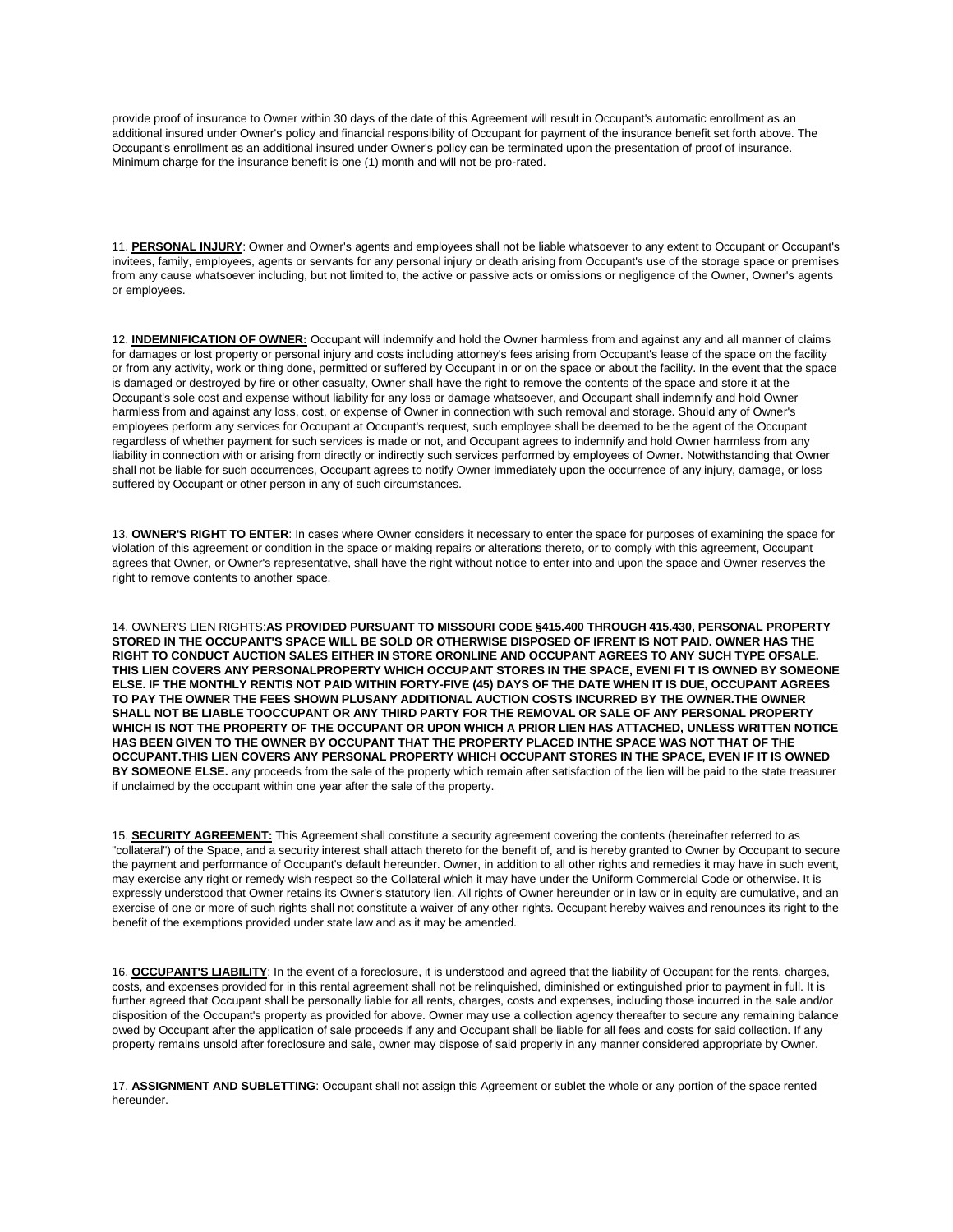18. **WAIVER/ENFORCEABILITY**: In the event any part of this Agreement shall be held invalid or unenforceable the remaining part of this Rental Agreement shall be in full force and effect as though any invalid or unenforceable part or parts were not written into this Agreement. No waiver by Owner of any provisions hereof shall be deemed a waiver of any other provision hereof or of any subsequent default or breach by Occupant of the same or any other provision.

19. **ATTORNEY'S FEES**: In the event Owner obtains services of an attorney to recover any sums due under this agreement, for an unlawful detainer, for the breach of any Covenant or conditions of this Agreement, or in defense of any demand, claim, or action brought by Occupant, Occupant agrees to pay to Owner the reasonable costs, expenses, and attorney's fees incurred in such actions.

20. **SUCCESSION**: This Agreement is binding upon the parties, their heirs, successors, personal representatives and assigns.

21. **GOVERNING LAW**: This Agreement and any actions between the parties shall be interpreted by and governed by the laws of the State of Missouri.

22. WAIVER OF JURY TRIAL: Owner and Occupant waive their respective rights to trial by jury of any cause of action, claim, counterclaim, or cross complaint brought by either Owner against Occupant, or Occupant against Owner on any matter arising out of or in any way connected with this Rental Agreement, Occupant's use or occupancy of the storage space, or any claim of bodily injury or property damage or the enforcement of any remedy under any law, statute, or regulation.

23. LIMITED WARRANTY: This Agreement contains the entire Agreement of the parties and no representation or agreements, oral or otherwise, between the parties not embodied herein shall be of any force or effect. The agents and employees of Owner are not authorized to make warranties about the space, premises, and facility referred to in this Agreement. Owner's agents and employees' ORAL STATEMENTS DO NOT CONSTITUTE WARRANTIES, and shall not be relied upon by the Occupant nor shall any of said statements be considered a part of the Agreement. The entire Agreement and understanding of the parties hereto is to be considered a part of the Agreement. This entire Agreement and understanding of the parties hereto is embodied in this writing and NO OTHER WARRANTIES are given beyond those set forth in this Agreement. The parties hereto agree that the IMPLIED WARRANTIES OF MERCHANTABILITY AND FITNESS FOR A PARTICULAR PURPOSE and all other warranties, express or implied, ARE EXCLUDED from this transaction and shall not apply to the leased space, premises, and facility referred to herein. It is further understood and agreed that Occupant has been given an opportunity to inspect, and has inspected this space, premises, and facility, and that Occupant accepts such leased space, premises, and facility AS IS and WITH ALL FAULTS.

24. **RULES**: Owner shall have the right to establish or change the hours of operation for the Facility and to promulgate Rules and Regulations for the safety, care and cleanliness of the Space or the preservation of good order in the Facility. Occupant agrees to follow all Rules and Regulations now in effect, or that may be put into effect from time to time.

25. **NOTICES FROM OWNER**: All notices from Owner shall be sent by first class mail postage prepaid to Occupant's last known address or to the electronic mail address provided by the Occupant in this Rental Agreement. Notices shall be deemed given when deposited with the U. S. Postal Service or when sent by electronic mail. All statutory notices shall be sent as required by law.

26. **NOTICES FROM OCCUPANT**: Occupant represents and warrants that the information Occupant has supplied in this Rental Agreement is true, accurate and correct and Occupant understands that Owner are relying on Occupant's representations. Occupant agrees to give prompt written notice to Owner of any change in Occupant's address, any change in the liens and secured interest on Occupant's property in the Space and any removal or addition of property to or out of the Space within ten (10) days of the change. Occupant understands he must personally deliver such notice to Owner or mail the notice by certified mail, return receipt requested, with postage prepaid to Owner at the Facility address set forth above or by e-mail only if e-mail is acknowledged by Owner.

27. **CHANGES**: All terms of this Agreement, including but without limitation, monthly rental rate, conditions of occupancy and other charges, are subject to change upon thirty (30) days prior written notice to Occupant. If changed, the Occupant may terminate this Agreement on the effective date of the change by giving Owner ten (10) days prior written notice to terminate after receiving notice of the change, If the Occupant does not give such notice, the change shall become effective and apply to his occupancy.

28. **OCCUPANT'S LOCK**: Occupant shall provide at Occupant's own expense a lock for the space which Occupant, in Occupant's sole discretion, deems sufficient to secure the space. Space shall be immediately locked upon execution of the agreement. Occupant shall not provide Owner or Owner's agents with a key and/or combination to Occupant's lock unless deliveries are to be accepted by Owner on Occupant's behalf. If lock is not placed on unit or Space is found without a lock, Owner has the right to place a new lock on the Space to secure the Unit without creating a bailment.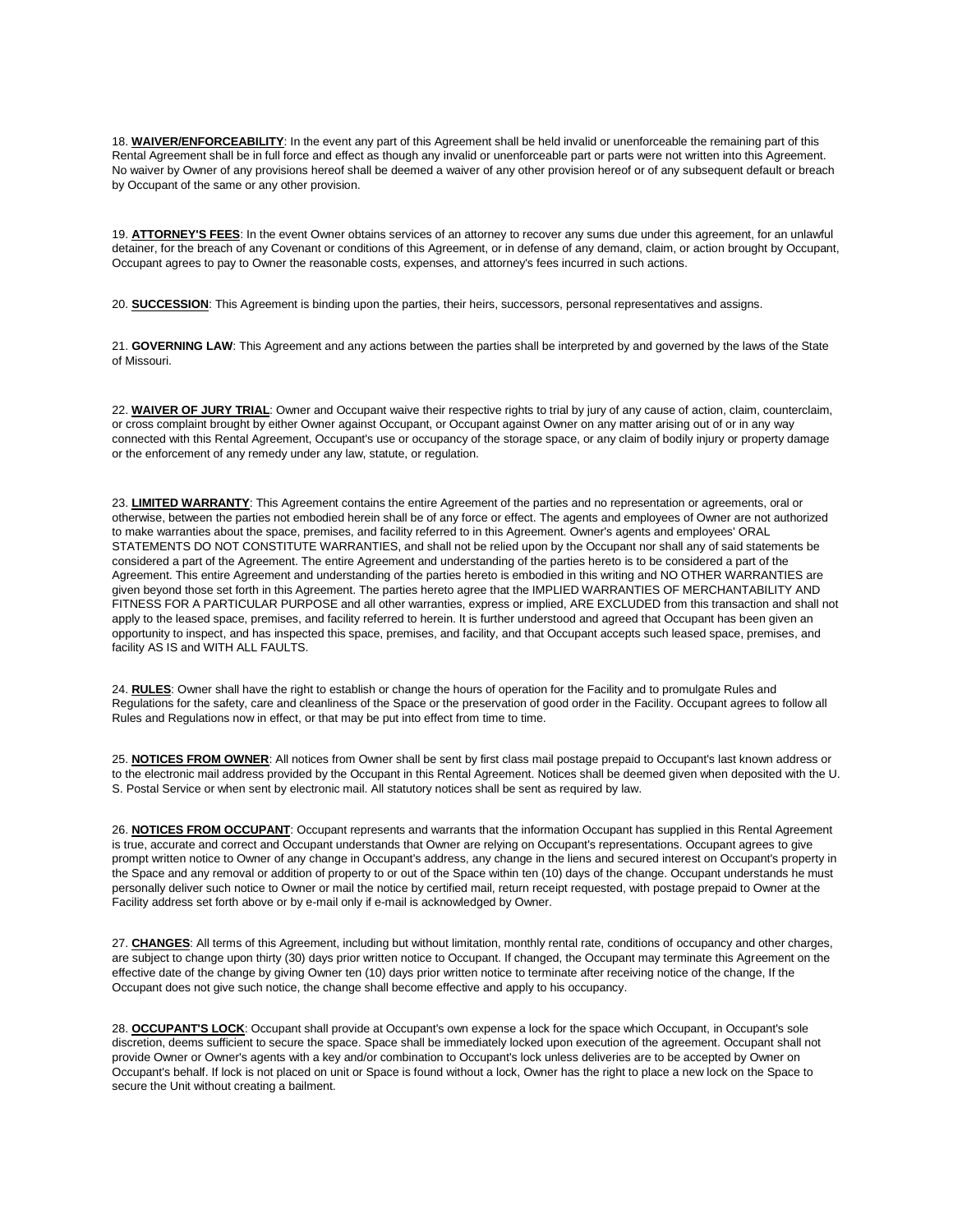29. MILITARY SERVICE: In order to comply with SERVICE MEMBERS CIVIL RELIEF ACT it is Occupant's obligation to notify the Owner in writing that Occupant and any Occupant family member storing goods at the Facility are in active military service, in order to determine Occupant's qualifications under this Act. If Occupant's military status or Occupant's family member's military status changes, Occupant is required to notify the Owner in writing of this change immediately.

30. **FINANCIAL INFORMATION**: Owner does not warrant or guarantee that any of Occupant's financial information, including, without limitation, credit card and bank account information, will not be stolen or otherwise compromised. Occupant waives and releases any and all claims or actions against Owner and its respective agents, employees and affiliates for damages arising from the use of said information by others.

31. **CLIMATE CONTROL (AS APPLICABLE):** The climate controlled spaces are heated or cooled depending on outside temperature. The climate controlled spaces do not provide constant internal temperature or humidity control and Owner does not guarantee that temperature and humidity will not fluctuate. Occupant releases Owner and its respective agents, employees and affiliates from all liability for damage to stored property from fluctuations in temperature or humidity from any cause including the negligence of Owner or its respective agents, employees or affiliates. Occupant understands that there is a risk of the growth of mold and/or mildew on Occupant's stored property, even in a climate controlled Space. Owner recommends that Occupant periodically inspect the Space and the property, taking any and all actions necessary to protect Occupant's property.

32. **PERMISSION TO CALL, FAX, E-MAIL OR TEXT**: Occupant recognizes Owner and Occupant are entering to a business relationship as Owner and Occupant. As such, to the extent any Federal or State law prohibits Owner from contacting Occupant by phone, fax, e-mail or text, Occupant hereby consents to Owner phoning, faxing, e-mailing and texting Occupant with marketing and/or other business related communications.

33. **STORAGE OF MOTOR VEHICLES**: In the event that any motor vehicle remains stored in the Space after termination of the Rental Agreement or upon Occupant's default for 60 days, and in addition to all other rights and remedies available to Owner, Owner is authorized to cause such vehicle to be removed by a person regularly engaged in the business of towing vehicles, without liability for the costs of removal, transportation or storage or damages caused by such removal, transportation or storage. Occupant acknowledges that he or she has personally been given notice that the vehicle is subject to removal at the Occupant's expense. Owner shall incur no liability to Occupant for causing the vehicle to be removed pursuant to this paragraph.

NOTICE TO OCCUPANT: DO NOT SIGN THIS AGREEMENT BEFORE YOU READ ALL PAGES (This is a multi-page document), AND FULLY UNDERSTAND THE CONTENTS CONTAINED HEREIN. KEEP A COPY OF THIS AGREEMENT TO PROTECT YOUR LEGAL RIGHTS. OCCUPANT HEREBY ACKNOWLEDGES BY SIGNING THIS AGREEMENT THAT HE HAS READ, UNDERSTOOD AND ACCEPTS ALL THE TERMS AND CONDITIONS EXPRESSED IN THIS MULTI-PAGE AGREEMENT.

| Owner:                     |              |                           |            |  |
|----------------------------|--------------|---------------------------|------------|--|
| <b>Facility Manager</b>    |              |                           |            |  |
|                            |              |                           | $\sqrt{ }$ |  |
| (signature)                |              |                           |            |  |
| (Print Name)               |              |                           |            |  |
| Company Address            |              |                           |            |  |
| City                       | <b>State</b> | Zip                       |            |  |
| Company Phone              |              |                           |            |  |
| Date                       |              |                           |            |  |
| <b>Customer First Name</b> |              | <b>Customer Last Name</b> |            |  |
| <b>Customer Address</b>    |              |                           |            |  |
|                            |              |                           |            |  |